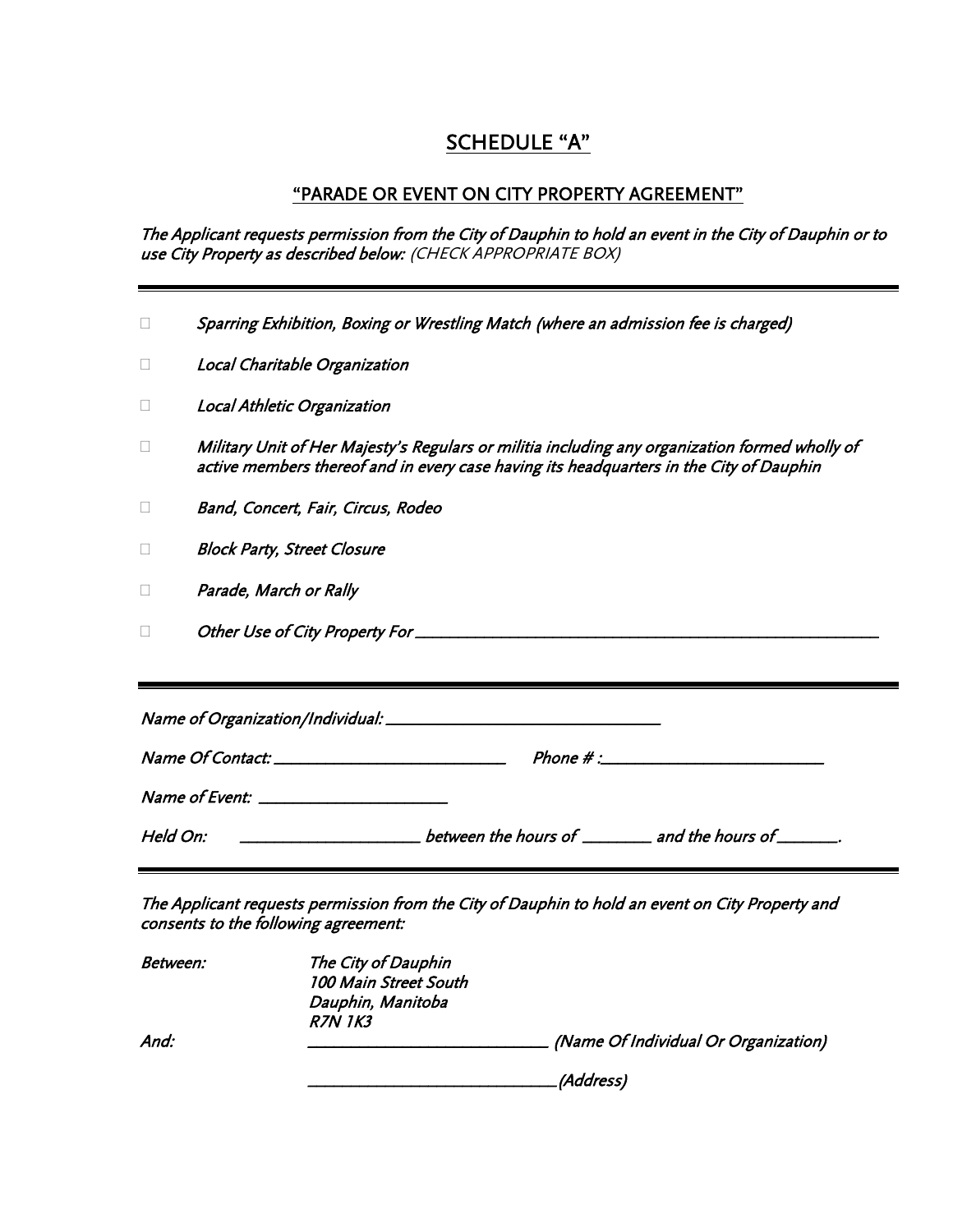### 1. PRIMARY EVENTS:

## PLEASE NOTE that under this policy primary events are considered to be the following:

- i) 4-H Clubs Rally Parade
- ii) Dauphin Kinsmen Fair Parade
- iii) Canada's National Ukrainian Festival Parade
- iv) Dauphin & District Chamber Street Fair
- v) Royal Legion Parade To Cenotaph
- vi Knights Of Columbus Christmas Parade
- vi) Dauphin & District Chamber Christmas Tree Lighting Ceremony
- vii) Any other "Community Status Event" approved and deemed by Council to be a "Primary Event".

The City shall supply traffic control devices and signage to the above applicants at no charge. Applicants to complete the information below (A or B) and make arrangements with the City Shop.

# 2. NON – PRIMARY EVENTS

PLEASE NOTE that under this policy all other events not listed as in A above, shall be considered to be Non-Primary Events.

The Applicant shall complete the following information choosing either Option A or B below. Please note that in Option "B" applicant will be charged for delivery and removal of traffic control devices. Please make arrangements for the traffic control devices with the City Shop.

The Applicant requests the City of Dauphin to provide the following quantities of traffic control devices:

\_\_\_\_\_\_ "NO PARKING" Signs \_\_\_\_\_\_ Barricades

The Applicant chooses Option \_\_\_\_\_\_\_\_\_ below and agrees to the requirements as listed.

OPTION "A" (at no charge to the applicant):

The Applicant Agrees to:

- Pick up the Traffic Control Devices from the City Shop
- Place the Traffic Control Devices
- Maintain the Traffic Control Devices in position during the event
- Remove the Traffic Control Devices within 1 hour of the close of the event
- Return the Traffic Control Devices to the City Shop
- Repair or replace any damaged or lost traffic control devices that are borrowed OR

OPTION "B" (at a charge to the applicant as per City Shop Work Order #):

The Applicant agrees to:

- Place the Traffic Control Devices
- Maintain the Traffic Control Devices in position during the event
- Pay the costs for the City of Dauphin to deliver and remove the Traffic Control Devices